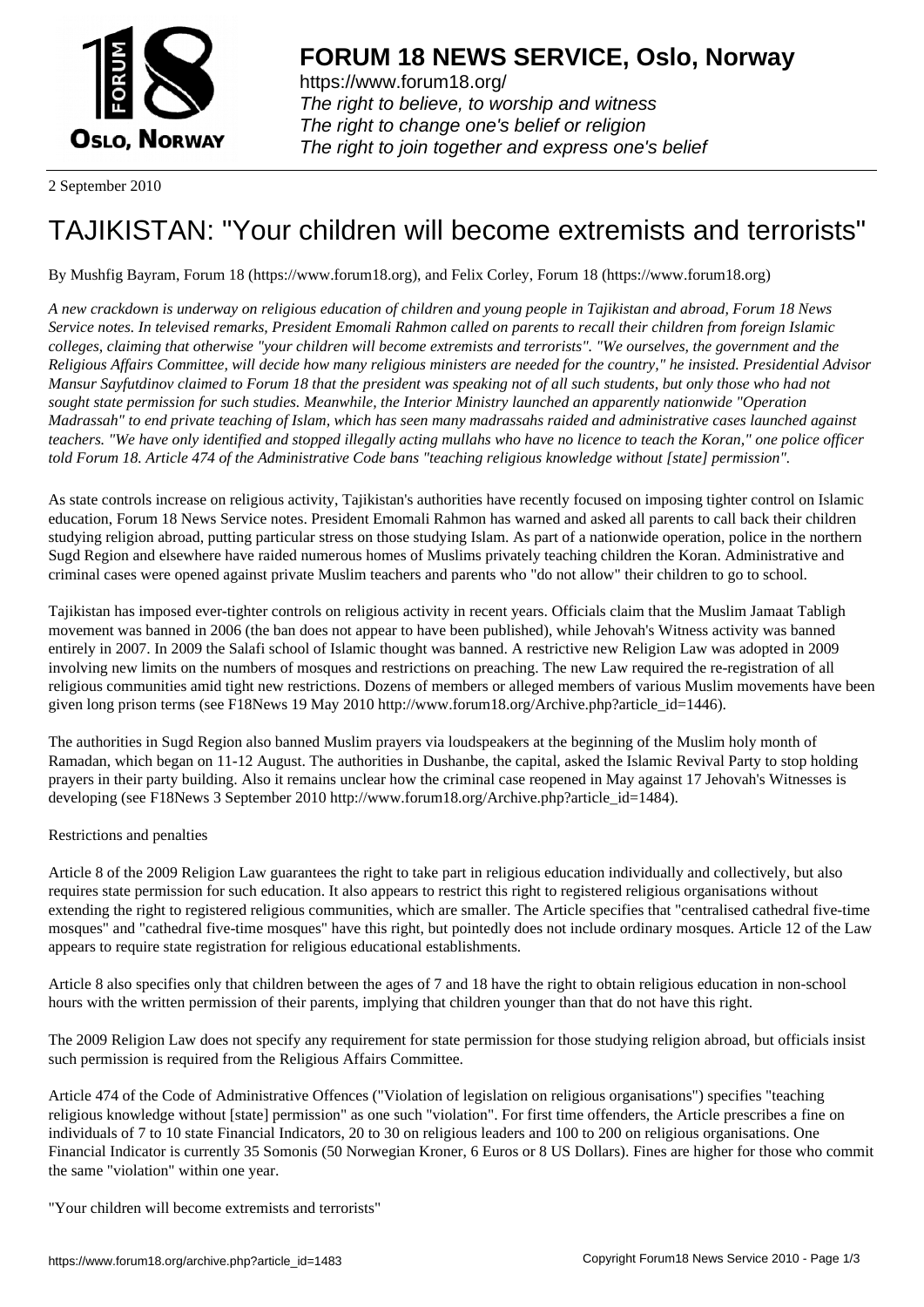Speaking on 25 August in front of residents of Farhor District, 200 km (125 miles) south of Dushanbe, in remarks which were also broadcast on national television, President Rahmon seriously warned parents about the dangers of sending their children to study Islam in foreign countries. He called on them to return children from foreign Islamic education institutions, local news agencies reported.

"I ask all the parents who have sent their children abroad to study in religious schools, to call them back because most of these schools are not religious in essence," he was quoted as saying. "Your children will become extremists and terrorists, that is, in future they will be enemies of and betray the Tajik nation."

President Rahmon claimed that parents who send children abroad to study Islam want them to become imams to "make money and live on that". "We ourselves, the government and the Religious Affairs Committee will decide how many religious ministers are needed for the country, and will send students to those religious education institutions which do not pursue extremism," he was quoted as saying.

Mansur Sayfutdinov, Senior Advisor to President Rahmon, told Forum 18 on 1 September that the President in his speech did not mean all students who are studying abroad, but only those "studying in violation of the new Religion Law". Sayfutdinov did not comment on why President Rahmon thought that these students would become extremists or terrorists.

RFE/RL's Tajik Service noted that officially, some 2,000 Tajiks are currently studying at religious schools in Egypt, Saudi Arabia, Yemen, Iran, and Pakistan, though the actual number is thought to be higher.

Why should the State control religious studies abroad?

Presidential Advisor Sayfutdinov insisted to Forum 18 that each student wanting to go abroad to study religion "must collect certain documents and be interviewed by the Education Ministry and the State Religious Affairs Committee, and apparently those students have not done so." Asked how many students abroad were in conflict with this requirement, Sayfutdinov said, "I do not have those figures, but if the President spoke about it he must have serious arguments." He also did not know the number of students studying religion abroad with official permission. He referred Forum 18 to the government's Religious Affairs Committee.

Told about the religious communities' complaints about the requirement that they must get the Religious Affairs Committee's consent before sending students to study abroad and asked why the State should control who wants to study religion abroad, Sayfutdinov responded: "We need to make sure these people will not pose threat to the country's security."

Asked if he did not think this created too many bureaucratic barriers for the peaceful students of religion, Sayfutdinov said that the authorities will "allow anyone" to study religion abroad as long as they are "ready to go through the legal procedures." Asked what the legal procedures were and what documents must be collected, Sayfutdinov referred Forum 18 to the Religious Affairs Committee.

The response of Mavlon Mukhtarov, Deputy Head of the State Religious Affairs Committee, to the same question was different from that of Sayfutdinov. Asked why the President asked all the parents to return their children studying religion from abroad, Mukhtarov told Forum 18 on 31 August that President Rahmon "recommended those families with limited budgets to send their children to Islamic schools in Tajikistan". Asked if those who still wanted to go abroad to study Islam were allowed to do so, he said "No one has banned that."

Mukhtarov could not be reached on 1 September for further comments on this issue. He put the phone down twice after Forum 18 introduced itself, saying that he could not hear well. He did not answer subsequent calls.

## Raids on private Koran lessons

Amid a growing government crackdown on private Koranic lessons which it regards as illegal, the Interior Ministry launched an apparently nationwide "Operation Madrassah" at the beginning of May to stop such lessons. Such religious education for children in mosques or private homes increases during the school summer holidays.

On 26 May, Sugd Regional Police raided the home of Maruf Rozikov, a 34-year-old resident of Surkh in Isfara District, fergana.ru reported on 13 July. The police found that Rozikov was "illegally" teaching the fundamentals of Islam in his home to twenty children between 8 and 16 years of age. The police opened a case against Rozikov under Administrative Code Article 474. The case was handed to Isfara city Court, but Forum 18 has been unable to find out whether he was punished.

Elsewhere in Sugd, in Istravshan District an administrative case under the same Article was brought against a 39-year-old woman (whose name is not given) for teaching the Koran to four children in her home. Cases under the same Article were also brought against several others in Bobodjongafur, Isfara and Mastchoh Districts, ferghana.ru reported.